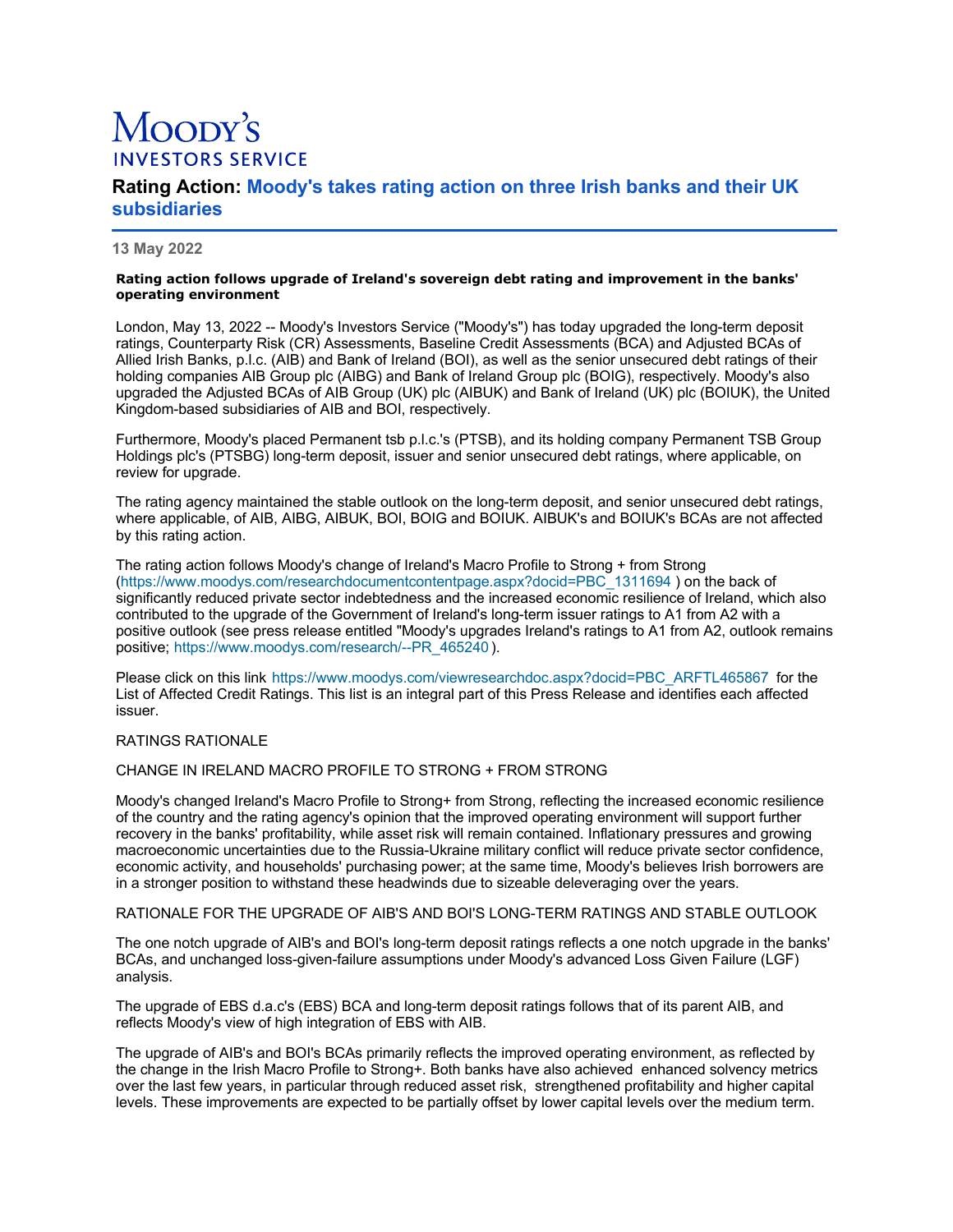Moody's also expects both banks' strong liquidity profile to remain unchanged over the next 12-18 months.

Moody's believes that there is a moderate probability of the government support coming from Ireland for systemically important banks such as AIB and BOI. However, this does not result in additional rating uplift because the bank's long-term deposit ratings are already positioned at the same level as those of the Government of Ireland.

Moody's considers the probability of Irish government support for AIB and BOI's holding company liabilities and bank junior securities to be low, resulting in no additional rating uplift. This is because such support, if needed, would likely be provided only to the operating entities' senior liabilities to enable them to maintain critical functions and mitigate risks to financial stability.

The outlooks on the long-term deposit, issuer and senior unsecured debt ratings of AIB, AIBG, BOI, BOIG, where applicable, remain stable. Moody's expects the operational risk deriving from the recent and planned acquisitions by BOI and AIB to be moderate. Additionally, Moody's expects both banks' capital to remain strong.

# RATIONALE FOR THE REVIEW FOR UPGRADE ON PTSB AND PTSBG's RATINGS

The review for upgrade of PTSB's long-term deposit and senior unsecured debt ratings reflects the bank's strengthened asset quality and capital metrics as well as its enlarged franchise position within the Irish banking system. PTSB's franchise position will benefit further from the exit of KBC Bank Ireland and Ulster Bank Ireland DAC (UBIDAC, A3 ratings under review, ba1) from the Irish market. In addition, PTSB is to acquire around EUR7.6 billion of UBIDAC assets – equal to about half of PTSB's loan book at year-end 2021. Moody's said that, following the acquisition, the probability of government support for PTSB could increase, reflecting the bank's potentially higher systemic importance in a more concentrated Irish banking system.

During the review period, Moody's will consider PTSB's evolving balance sheet and funding structure, and the broader implications of its strengthening competitive positioning in the local market.

#### RATIONALE FOR THE UPGRADE OF AIBUK's AND BOIUK's LONG-TERM RATINGS AND STABLE OUTLOOK

The upgrade of AIBUK's and BOIUK's long term ratings and assessments reflects the upgrade of their Adjusted BCA on the back of improving capacity of AIB and BOI to provide support to their subsidiaries, as reflected by Moody's upgrade of their respective BCAs by one notch.

The stable outlook on the long-term deposit ratings of AIBUK and BOIUK reflects the stable outlook on the long-term issuer and senior unsecured debt ratings of their parents, where applicable.

# FACTORS THAT COULD LEAD TO AN UPGRADE OR DOWNGRADE OF THE RATINGS

#### AIB, AIBG, AIBUK, BOI, BOIG AND BOIUK

The long-term ratings of AIB, AIBG, BOI, BOIG could be upgraded over the next 12-18 months, as a result of an upgrade of their respective BCAs. AIB's and BOI's BCAs could be upgraded if the operating environment and the credit fundamentals of the banks further strengthen. Despite AIB and BOI's systemic importance, an upgrade of Ireland's rating by a notch, were this to occur as reflected by the current positive outlook, would not result in any additional rating uplift. The long-term ratings of AIBUK and BOIUK could be upgraded as a result of the upgrade of their parent's BCAs.

Conversely, the banks' ratings could be downgraded following a downgrade of their respective BCAs or a material deterioration in the Irish macro environment, or following a significant reduction in the stock of bail-inable liabilities.

#### PTSB AND PTSBG

PTSB's and PTSBG's debt ratings could be upgraded in the event of an upgrade of the bank's standalone BCA and its Adjusted BCA, and a further increase in its bail-in-able debt. In addition, PTSB's deposit and debt ratings could be upgraded due to higher government support, reflecting increasing domestic importance. PTSB's BCA could be upgraded if its capital becomes more resilient to a stress, if its core profitability is strengthens, and if asset risk is further reduced beyond Moody's current expectations.

Moody's conclusion of the review on PTSB's long-term deposit and senior unsecured debt ratings will be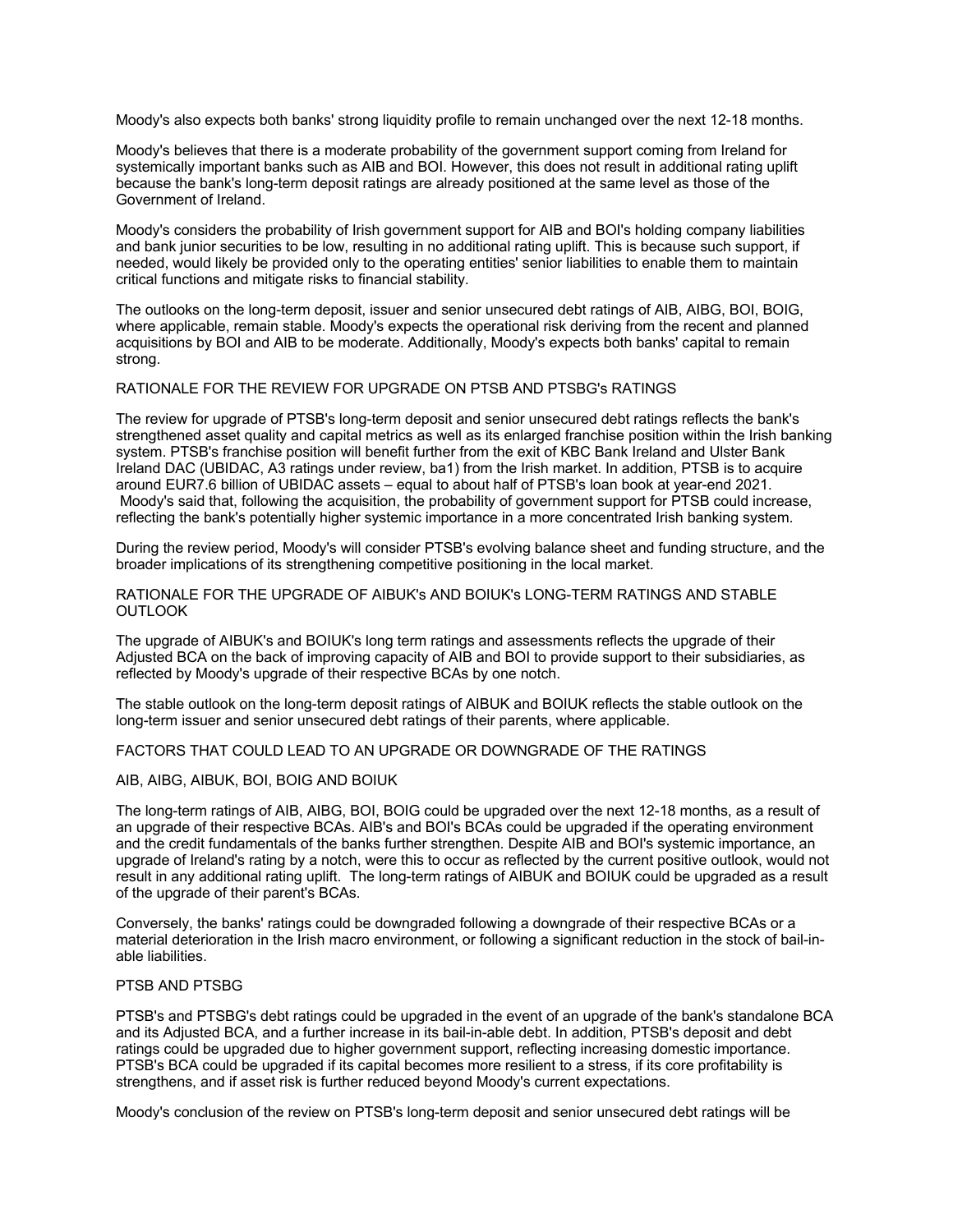dependent on the timing of the regulatory approval of its UBIDAC transaction.

Although unlikely given the current review for upgrade, PTSB's ratings could be downgraded following a downgrade in the standalone creditworthiness of the bank, or following a significant reduction in the stock of bail-in-able liabilities or a deterioration in Ireland' operating environment.

# PRINCIPAL METHODOLOGY

The principal methodology used in these ratings was Banks Methodology published in July 2021 and available at [https://www.moodys.com/researchdocumentcontentpage.aspx?docid=PBC\\_1269625](https://www.moodys.com/researchdocumentcontentpage.aspx?docid=PBC_1269625) . Alternatively, please see the Rating Methodologies page on www.moodys.com for a copy of this methodology.

# REGULATORY DISCLOSURES

The List of Affected Credit Ratings announced here are a mix of solicited and unsolicited credit ratings. For additional information, please refer to Moody's Policy for Designating and Assigning Unsolicited Credit Ratings available on its website www.moodys.com. Additionally, the List of Affected Credit Ratings includes additional disclosures that vary with regard to some of the ratings. Please click on this link [https://www.moodys.com/viewresearchdoc.aspx?docid=PBC\\_ARFTL465867](https://www.moodys.com/viewresearchdoc.aspx?docid=PBC_ARFTL465867) for the List of Affected Credit Ratings. This list is an integral part of this Press Release and provides, for each of the credit ratings covered,

Moody's disclosures on the following items:

- EU Endorsement Status
- UK Endorsement Status
- Rating Solicitation
- Issuer Participation
- Participation: Access to Management
- Participation: Access to Internal Documents
- Lead Analyst
- Releasing Office

For further specification of Moody's key rating assumptions and sensitivity analysis, see the sections Methodology Assumptions and Sensitivity to Assumptions in the disclosure form. Moody's Rating Symbols and [Definitions can be found at: https://www.moodys.com/researchdocumentcontentpage.aspx?](https://www.moodys.com/researchdocumentcontentpage.aspx?docid=PBC_79004) docid=PBC\_79004.

For ratings issued on a program, series, category/class of debt or security this announcement provides certain regulatory disclosures in relation to each rating of a subsequently issued bond or note of the same series, category/class of debt, security or pursuant to a program for which the ratings are derived exclusively from existing ratings in accordance with Moody's rating practices. For ratings issued on a support provider, this announcement provides certain regulatory disclosures in relation to the credit rating action on the support provider and in relation to each particular credit rating action for securities that derive their credit ratings from the support provider's credit rating. For provisional ratings, this announcement provides certain regulatory disclosures in relation to the provisional rating assigned, and in relation to a definitive rating that may be assigned subsequent to the final issuance of the debt, in each case where the transaction structure and terms have not changed prior to the assignment of the definitive rating in a manner that would have affected the rating. For further information please see the ratings tab on the issuer/entity page for the respective issuer on www.moodys.com.

For any affected securities or rated entities receiving direct credit support from the primary entity(ies) of this credit rating action, and whose ratings may change as a result of this credit rating action, the associated regulatory disclosures will be those of the guarantor entity. Exceptions to this approach exist for the following disclosures, if applicable to jurisdiction: Ancillary Services, Disclosure to rated entity, Disclosure from rated entity.

The ratings have been disclosed to the rated entity or its designated agent(s) and issued with no amendment resulting from that disclosure.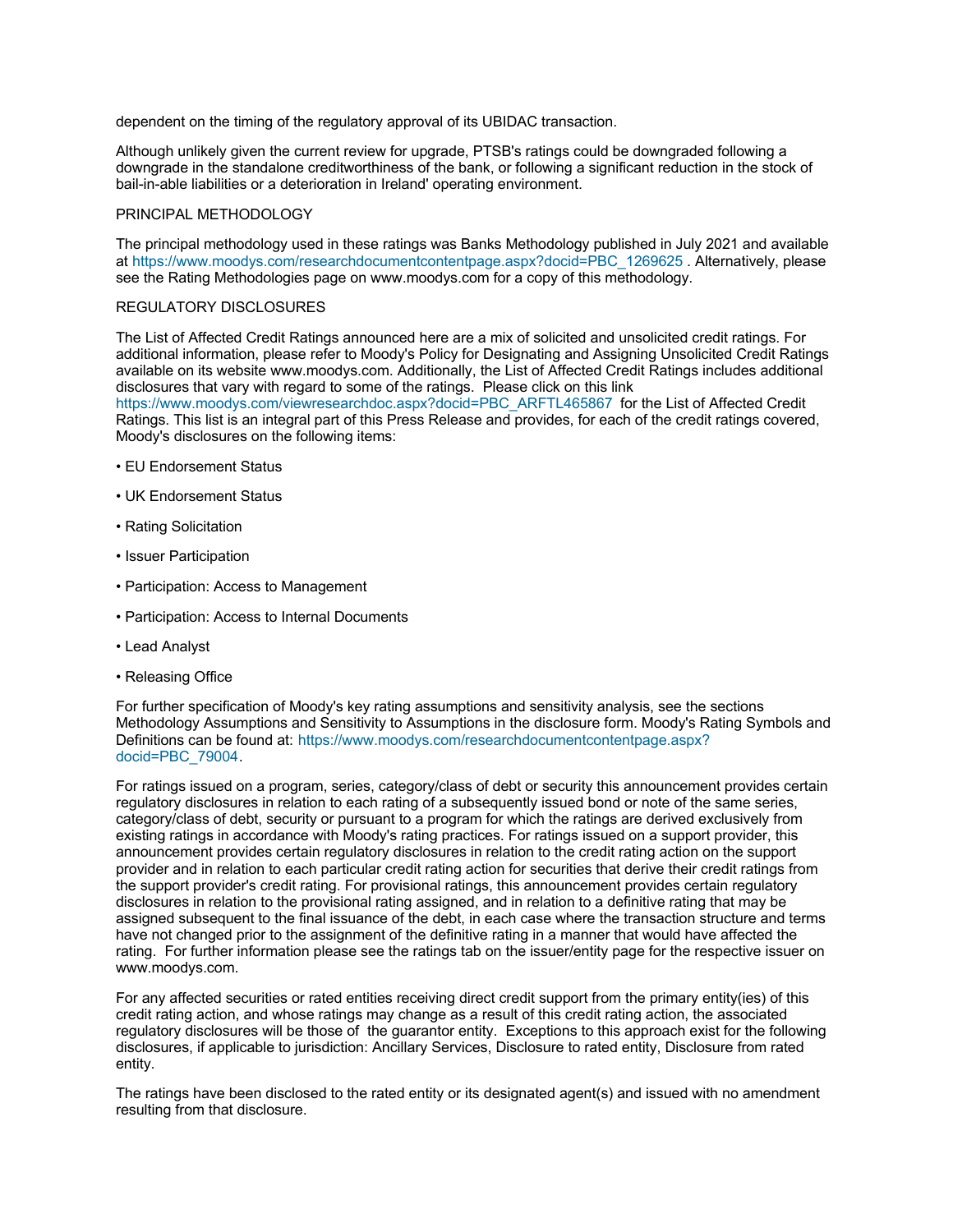Regulatory disclosures contained in this press release apply to the credit rating and, if applicable, the related rating outlook or rating review.

Moody's general principles for assessing environmental, social and governance (ESG) risks in our credit analysis can be found at [http://www.moodys.com/researchdocumentcontentpage.aspx?docid=PBC\\_1288235](http://www.moodys.com/researchdocumentcontentpage.aspx?docid=PBC_1288235).

Please see www.moodys.com for any updates on changes to the lead rating analyst and to the Moody's legal entity that has issued the rating.

Please see the ratings tab on the issuer/entity page on www.moodys.com for additional regulatory disclosures for each credit rating.

Arif Bekiroglu Vice President - Senior Analyst Financial Institutions Group Moody's Investors Service Ltd. One Canada Square Canary Wharf London, E14 5FA United Kingdom JOURNALISTS: 44 20 7772 5456 Client Service: 44 20 7772 5454

Laurie Mayers Associate Managing Director Financial Institutions Group JOURNALISTS: 44 20 7772 5456 Client Service: 44 20 7772 5454

Releasing Office: Moody's Investors Service Ltd. One Canada Square Canary Wharf London, E14 5FA United Kingdom JOURNALISTS: 44 20 7772 5456 Client Service: 44 20 7772 5454



© 2022 Moody's Corporation, Moody's Investors Service, Inc., Moody's Analytics, Inc. and/or their licensors and affiliates (collectively, "MOODY'S"). All rights reserved.

**CREDIT RATINGS ISSUED BY MOODY'S CREDIT RATINGS AFFILIATES ARE THEIR CURRENT OPINIONS OF THE RELATIVE FUTURE CREDIT RISK OF ENTITIES, CREDIT COMMITMENTS, OR DEBT OR DEBT-LIKE SECURITIES, AND MATERIALS, PRODUCTS, SERVICES AND INFORMATION PUBLISHED BY MOODY'S (COLLECTIVELY, "PUBLICATIONS") MAY INCLUDE SUCH CURRENT OPINIONS. MOODY'S DEFINES CREDIT RISK AS THE RISK THAT AN ENTITY MAY NOT MEET ITS CONTRACTUAL FINANCIAL OBLIGATIONS AS THEY COME DUE AND ANY ESTIMATED FINANCIAL LOSS IN THE EVENT OF DEFAULT OR IMPAIRMENT. SEE APPLICABLE MOODY'S RATING SYMBOLS AND DEFINITIONS PUBLICATION FOR INFORMATION ON THE TYPES OF CONTRACTUAL FINANCIAL OBLIGATIONS ADDRESSED BY MOODY'S CREDIT RATINGS. CREDIT RATINGS DO NOT ADDRESS ANY OTHER RISK, INCLUDING BUT NOT LIMITED TO: LIQUIDITY RISK, MARKET VALUE RISK, OR PRICE VOLATILITY. CREDIT RATINGS, NON-CREDIT ASSESSMENTS ("ASSESSMENTS"), AND OTHER OPINIONS INCLUDED IN MOODY'S PUBLICATIONS ARE NOT STATEMENTS OF CURRENT OR HISTORICAL FACT. MOODY'S PUBLICATIONS MAY ALSO INCLUDE QUANTITATIVE MODEL-BASED ESTIMATES OF CREDIT RISK AND RELATED OPINIONS OR COMMENTARY PUBLISHED BY MOODY'S ANALYTICS, INC. AND/OR ITS AFFILIATES. MOODY'S CREDIT RATINGS, ASSESSMENTS,**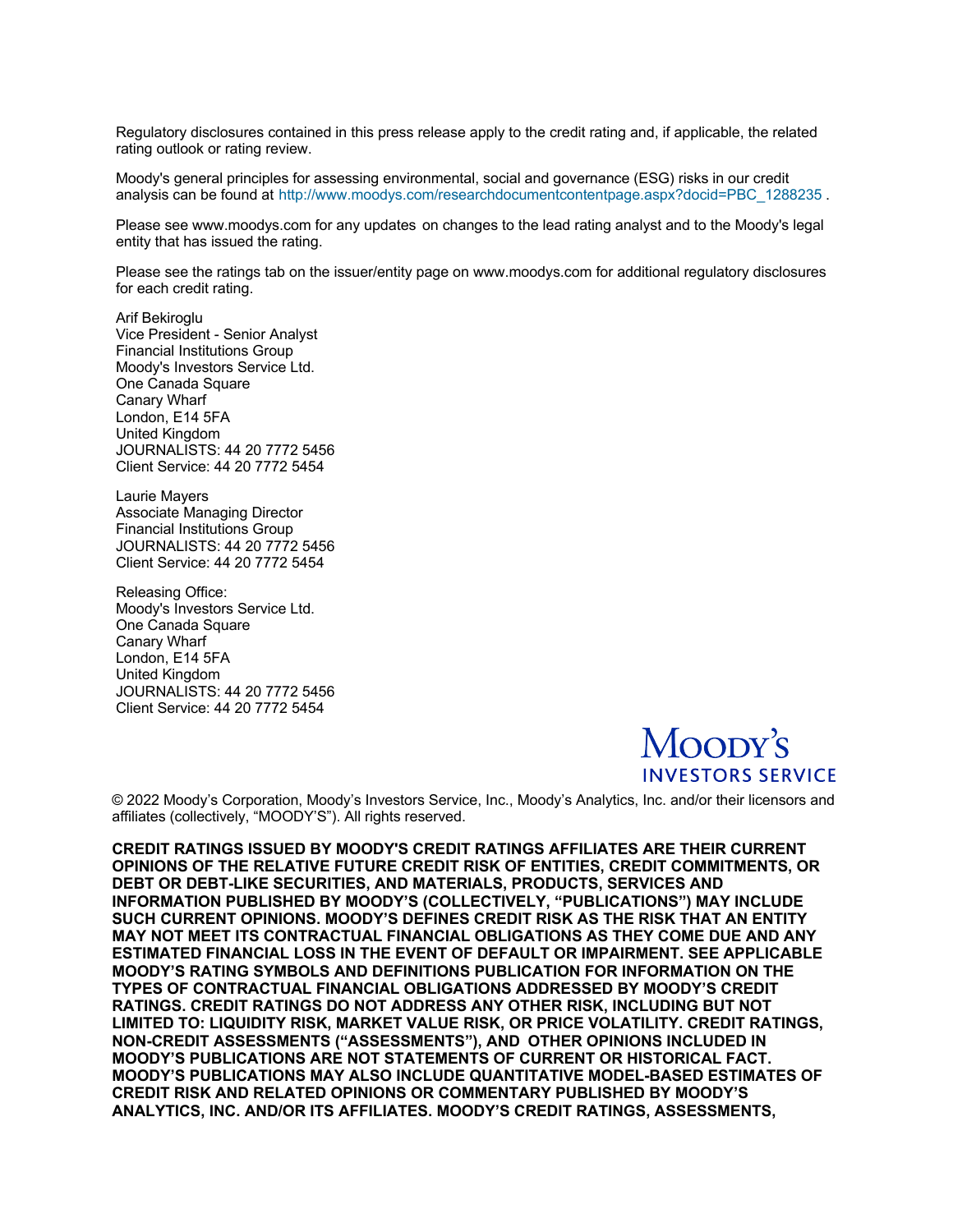**OTHER OPINIONS AND PUBLICATIONS DO NOT CONSTITUTE OR PROVIDE INVESTMENT OR FINANCIAL ADVICE, AND MOODY'S CREDIT RATINGS, ASSESSMENTS, OTHER OPINIONS AND PUBLICATIONS ARE NOT AND DO NOT PROVIDE RECOMMENDATIONS TO PURCHASE, SELL, OR HOLD PARTICULAR SECURITIES. MOODY'S CREDIT RATINGS, ASSESSMENTS, OTHER OPINIONS AND PUBLICATIONS DO NOT COMMENT ON THE SUITABILITY OF AN INVESTMENT FOR ANY PARTICULAR INVESTOR. MOODY'S ISSUES ITS CREDIT RATINGS, ASSESSMENTS AND OTHER OPINIONS AND PUBLISHES ITS PUBLICATIONS WITH THE EXPECTATION AND UNDERSTANDING THAT EACH INVESTOR WILL, WITH DUE CARE, MAKE ITS OWN STUDY AND EVALUATION OF EACH SECURITY THAT IS UNDER CONSIDERATION FOR PURCHASE, HOLDING, OR SALE.** 

MOODY'S CREDIT RATINGS, ASSESSMENTS, OTHER OPINIONS, AND PUBLICATIONS ARE NOT INTENDED FOR USE BY RETAIL INVESTORS AND IT WOULD BE RECKLESS AND INAPPROPRIATE FOR RETAIL INVESTORS TO USE MOODY'S CREDIT RATINGS, ASSESSMENTS, OTHER OPINIONS OR PUBLICATIONS WHEN MAKING AN INVESTMENT DECISION. IF IN DOUBT YOU SHOULD CONTACT YOUR FINANCIAL OR OTHER PROFESSIONAL ADVISER.

ALL INFORMATION CONTAINED HEREIN IS PROTECTED BY LAW, INCLUDING BUT NOT LIMITED TO, COPYRIGHT LAW, AND NONE OF SUCH INFORMATION MAY BE COPIED OR OTHERWISE REPRODUCED, REPACKAGED, FURTHER TRANSMITTED, TRANSFERRED, DISSEMINATED, REDISTRIBUTED OR RESOLD, OR STORED FOR SUBSEQUENT USE FOR ANY SUCH PURPOSE, IN WHOLE OR IN PART, IN ANY FORM OR MANNER OR BY ANY MEANS WHATSOEVER, BY ANY PERSON WITHOUT MOODY'S PRIOR WRITTEN CONSENT.

MOODY'S CREDIT RATINGS, ASSESSMENTS, OTHER OPINIONS AND PUBLICATIONS ARE NOT INTENDED FOR USE BY ANY PERSON AS A BENCHMARK AS THAT TERM IS DEFINED FOR REGULATORY PURPOSES AND MUST NOT BE USED IN ANY WAY THAT COULD RESULT IN THEM BEING CONSIDERED A BENCHMARK.

All information contained herein is obtained by MOODY'S from sources believed by it to be accurate and reliable. Because of the possibility of human or mechanical error as well as other factors, however, all information contained herein is provided "AS IS" without warranty of any kind. MOODY'S adopts all necessary measures so that the information it uses in assigning a credit rating is of sufficient quality and from sources MOODY'S considers to be reliable including, when appropriate, independent third-party sources. However, MOODY'S is not an auditor and cannot in every instance independently verify or validate information received in the rating process or in preparing its Publications.

To the extent permitted by law, MOODY'S and its directors, officers, employees, agents, representatives, licensors and suppliers disclaim liability to any person or entity for any indirect, special, consequential, or incidental losses or damages whatsoever arising from or in connection with the information contained herein or the use of or inability to use any such information, even if MOODY'S or any of its directors, officers, employees, agents, representatives, licensors or suppliers is advised in advance of the possibility of such losses or damages, including but not limited to: (a) any loss of present or prospective profits or (b) any loss or damage arising where the relevant financial instrument is not the subject of a particular credit rating assigned by MOODY'S.

To the extent permitted by law, MOODY'S and its directors, officers, employees, agents, representatives, licensors and suppliers disclaim liability for any direct or compensatory losses or damages caused to any person or entity, including but not limited to by any negligence (but excluding fraud, willful misconduct or any other type of liability that, for the avoidance of doubt, by law cannot be excluded) on the part of, or any contingency within or beyond the control of, MOODY'S or any of its directors, officers, employees, agents, representatives, licensors or suppliers, arising from or in connection with the information contained herein or the use of or inability to use any such information.

NO WARRANTY, EXPRESS OR IMPLIED, AS TO THE ACCURACY, TIMELINESS, COMPLETENESS, MERCHANTABILITY OR FITNESS FOR ANY PARTICULAR PURPOSE OF ANY CREDIT RATING, ASSESSMENT, OTHER OPINION OR INFORMATION IS GIVEN OR MADE BY MOODY'S IN ANY FORM OR MANNER WHATSOEVER.

Moody's Investors Service, Inc., a wholly-owned credit rating agency subsidiary of Moody's Corporation